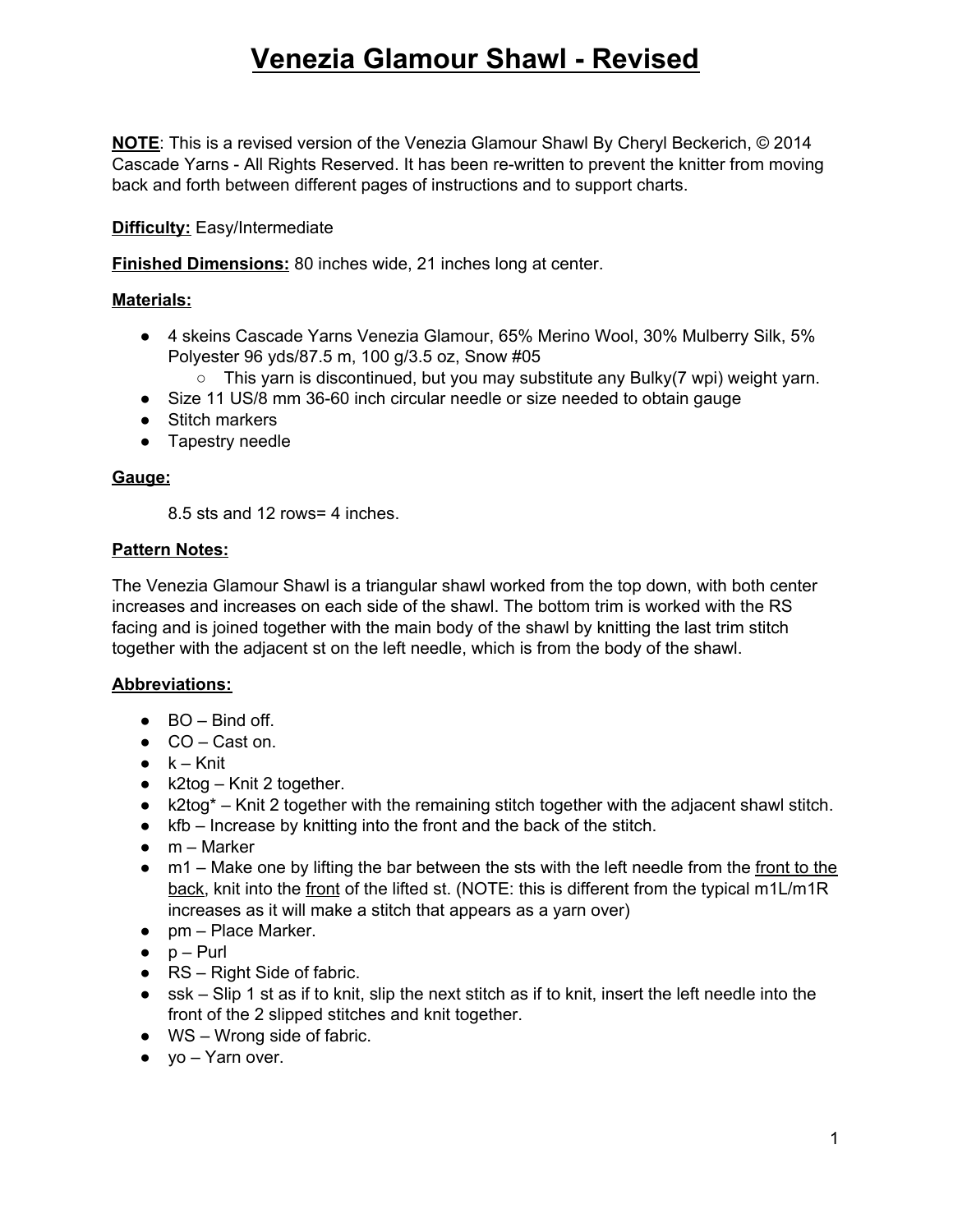#### **PATTERN**

NOTES: The Venezia Glamour Shawl is a triangular shawl worked from the top down, with both center increases and increases on each side of the shawl.

Lace pattern stitches are shown in brackets [ ] and wrong side rows are displayed in *italics*.

CO 6.

#### **SHAWL CHART 1**

*Row 1 WS*: Kfb, p1, pm, p2, pm, p1, kfb – 8 sts.

Row 2: Kfb, k2, m1 (before m), k2, (after m) m1, k2, kfb. – 12 sts.

*Row 3 and all WS rows*: kfb, purl to the last st, kfb – 14 sts.

Row 4: Kfb, k5, m1, k2, m1, k5, kfb - 18 sts.

Row 6: Kfb, k8, m1, k2, m1, k8, kfb – 24 sts.

Row 8: Kfb, k1, [K1, (YO, K1) 3 times, SSK 3 times], m1, k2, m1, [SSK 3 times, (K1, YO) 3 times, K1], k1, kfb – 30 sts.

Row 10: Kfb, k3, [K1, (K1, YO) 3 times, SSK 3 times], k1, m1, k2, m1, k1, [SSK 3 times, (YO, K1) 3 times, K1], k3, kfb -36 sts.

Row 12: Kfb, k5, [K1, (YO, K1) 3 times, SSK 3 times], k2, m1, k2, m1, k2, [SSK 3 times, (K1, YO) 3 times, K1], k5, kfb – 42 sts.

Row 14: Kfb, k7, [K1, (K1, YO) 3 times, SSK 3 times], k3, m1, k2, m1, k3, SSK 3 times, (YO, K1) 3 times, K1, k7, kfb  $-48$  sts.

Row 16: Kfb, k9, [K1, (YO, K1) 3 times, SSK 3 times], k4, m1, k2, m1, k4, [SSK 3 times, (K1, YO) 3 times, K1], k9, kfb – 54 sts.

#### **SHAWL CHART 2**

Row 18: Kfb, k1, [K10] twice, k5, m1, k2, m1, k5, [K10] twice, k1, kfb – 60 sts.

Row 20: Kfb, k3, [K10] twice, k6, m1, k2, m1, k6, [K10] twice, k3, kfb – 66 sts.

Row 22: Kfb, k5, [SSK 3 times, (K1, YO) 3 times, K1] twice, k7, m1, k2, m1, k7, [K1, (YO, K1) 3 times, SSK 3 times] twice, k5, kfb – 72 sts.

Row 24: Kfb, k7, [SSK 3 times, (YO, K1) 3 times, K1] twice, k8, m1, k2, m1, k8, [K1, (K1, YO) 3 times, SSK 3 times] twice, k7, kfb – 78 sts.

Row 26: [kfb] twice, k8, [SSK 3 times, (K1, YO) 3 times, K1] twice, k9, m1, k2, m1, k9, [K1, (YO, K1) 3 times, SSK 3 times] twice, k8, [kfb] twice- 86 sts.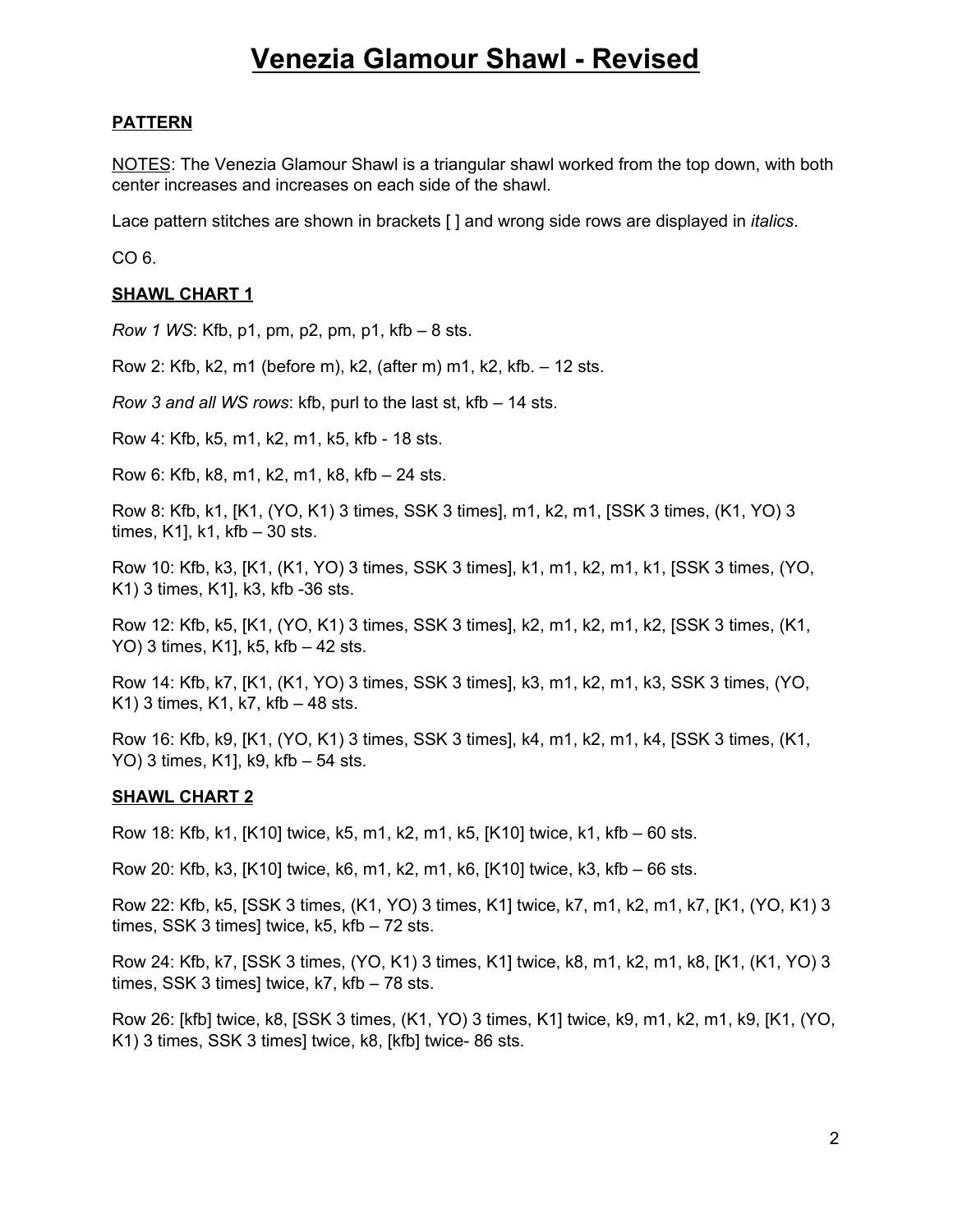#### **SHAWL CHART 3**

Row 28: [kfb] twice, k1, [SSK 3 times, (YO, K1) 3 times, K1] 4 times, m1, k2, m1, [K1, (K1, YO) 3 times, SSK 3 times] 4 times, k1, [kfb] twice – 94 sts.

Row 30: [kfb] twice, k4, [SSK 3 times, (K1, YO) 3 times, K1] 4 times, k1, m1, k2, m1, k1, [K1, (YO, K1) 3 times, SSK 3 times] 4 times, k4, [kfb] twice –102 sts.

Row 32: [Kfb] twice, k7, [K10] 4 times, k2, m1, k2, m1 k2, [K10] 4 times, k7, [kfb] twice- 110 sts.

#### **SHAWL CHART 4**

Row 34: [Kfb] twice, [K10] 5 times, k3, m1, k2, m1, k3, [K10] 5 times, [kfb] twice – 118 sts.

Row 36: [Kfb] twice, k3, [K1, (YO, K1) 3 times, SSK 3 times] 5 times, k4, m1, k2, m1, k4, [SSK 3 times, (K1, YO) 3 times, K1] 5 times, k3, [kfb] twice – 126 sts.

Row 38: [Kfb] twice, k6, [K1, (K1, YO) 3 times, SSK 3 times] 5 times, k5, m1, k2, m1, k5, [SSK 3 times, (YO, K1) 3 times, K1] 5 times, k6, [kfb] twice – 134 sts.

Row 40: [Kfb] twice, k9, [K1, (YO, K1) 3 times, SSK 3 times] 5 times, k6, m1, k2, m1, k6, [SSK 3 times, (K1, YO) 3 times, K1] 5 times, k9, [kfb] twice – 142 sts.

#### **SHAWL CHART 5**

Row 42: [Kfb] twice, k2, [K1, (K1, YO) 3 times, SSK 3 times] 6 times, k7, m1, k2, m1, k7, [SSK 3 times, (YO, K1) 3 times, K1] 6 times, k2,[kfb] twice – 150 sts.

Row 44: [Kfb] twice, k5, [K1, (YO, K1) 3 times, SSK 3 times] 6 times, k8, m1, k2, m1, k8, [SSK 3 times, (K1, YO) 3 times, K1] 6 times, k5, [kfb] twice -158 sts.

Row 46: [Kfb] twice, k8, [K10] 6 times, k9, m1, k2, m1, k9, [K10] 6 time, k8, [kfb] twice- 166 sts.

#### **SHAWL CHART 6**

Row 48: [Kfb] twice, k1, [K10] 8 times, m1, k2, m1, [K10] 8 times, k1 [kfb] twice – 174 sts.

Row 50: [Kfb] twice, k4, [SSK 3 times, (K1, YO) 3 times, K1] 8 times, k1, m1, k2, m1, k1, [K1, (YO, K1) 3 times, SSK 3 times] 8 times, k4, [kfb] twice – 182 sts.

Row 52: [Kfb] twice, k7, [SSK 3 times, (YO, K1) 3 times, K1] 8 times, k2, m1, k2, m1, k2, [K1, (K1, YO) 3 times, SSK 3 times] 8 times, k7, [kfb] twice – 190 sts.

Row 54: [Kfb] twice, k10, [SSK 3 times, (K1, YO) 3 times, K1] 8 times, k3, m1, k2, m1, k3, [K1, (YO, K1) 3 times, SSK 3 times] 8 times, k10, [kfb] twice – 198 sts.

*Row 55*: kfb, purl until 1 st remains, kfb – 200 sts.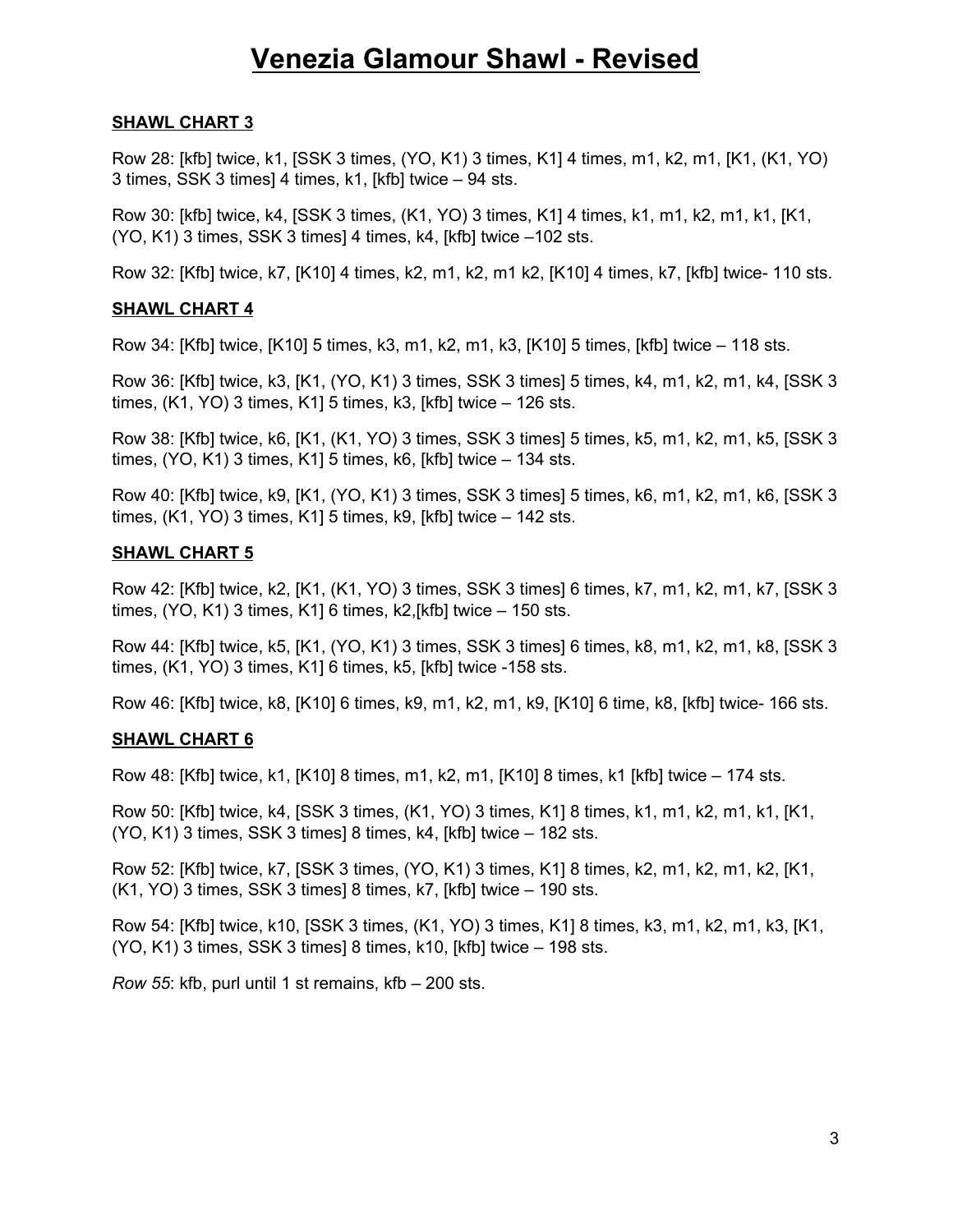#### **BOTTOM TRIM**

NOTE: The bottom trim is worked with the RS facing and is joined together with the main body of the shawl by knitting the last trim stitch together with the adjacent st on the left needle, which is from the body of the shawl. All k2tog\* are knit with the remaining stitch together with the adjacent shawl stitch.

Turn work and CO 4 sts using the knitted cast on method.

#### **BOTTOM TRIM CHART**

Row 1: K1, yo, k2tog, yo, k2tog\*, turn.

Row 2: P5

Row 3: K1, yo, k2tog, yo, k1, k2tog\*, turn.

Row 4: P6

Row 5: K1, yo, k2tog, yo, k2, k2tog\*, turn.

Row 6: P7

Row 7: K1, yo, k2tog, yo, k3, k2tog\*, turn

Row 8: P8

Row 9: BO4, k2, k2tog\*, turn.

Row 10: P4

Each 10 rows of the bottom trim will join together with 5 of the existing shawl stitches. Repeat these 10 rows until all of the shawl stitches are worked together with the trim.

BO remaining stitches.

#### **FINISHING**

With tapestry needle, work in all ends.

Block shawl by damping with cool water and lay flat to dry.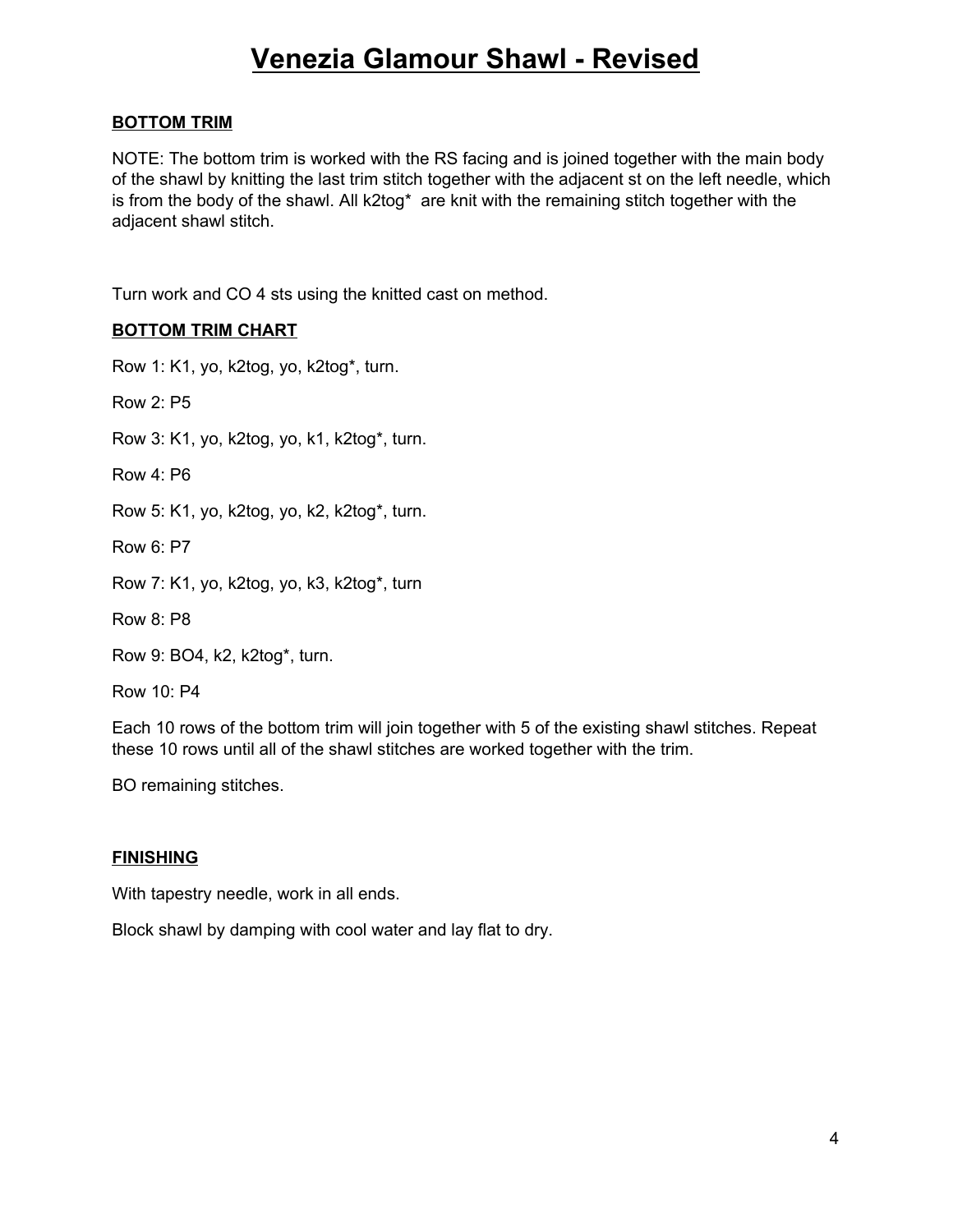

## SHAWL CHART 1

|                    |     |             |         |        | <b>珀 11 11 11 8 6 6 4 7</b> |   |
|--------------------|-----|-------------|---------|--------|-----------------------------|---|
| ≫                  |     |             |         |        |                             |   |
|                    |     |             |         |        |                             |   |
|                    |     |             |         |        |                             |   |
|                    | ⊵   |             |         |        |                             |   |
|                    |     |             |         |        |                             |   |
|                    |     |             |         |        |                             |   |
|                    |     | У           |         |        |                             |   |
|                    |     |             |         |        |                             |   |
|                    |     |             |         |        |                             |   |
|                    |     |             | ≫       |        |                             |   |
|                    |     |             |         |        |                             |   |
| $\overline{\circ}$ |     |             |         |        |                             |   |
|                    |     |             |         | $\geq$ |                             |   |
|                    |     | 이이          |         |        |                             |   |
|                    |     |             |         |        |                             |   |
| <u>স্</u>          |     | 이이이》        |         |        |                             |   |
|                    |     |             |         |        |                             |   |
|                    |     | O O O C     |         | ∋      |                             |   |
|                    |     |             |         |        | ≫                           |   |
|                    |     |             | $\circ$ | C      |                             |   |
|                    |     |             |         |        |                             |   |
|                    |     |             |         |        |                             | E |
|                    |     |             |         |        |                             |   |
|                    |     |             |         |        |                             |   |
|                    |     |             |         |        |                             |   |
|                    |     |             |         |        |                             |   |
|                    |     |             |         |        |                             |   |
|                    |     |             |         |        |                             |   |
|                    |     |             |         |        |                             |   |
|                    |     |             |         |        |                             |   |
|                    |     |             |         |        |                             | ⋗ |
|                    |     |             |         |        |                             |   |
|                    |     |             |         | C      |                             |   |
|                    |     |             |         |        | $\geq$                      |   |
|                    | C   | 이이이         |         |        |                             |   |
|                    |     |             |         |        |                             |   |
|                    |     | <b>DOOO</b> |         |        |                             |   |
|                    |     |             |         |        |                             |   |
|                    | 이이이 |             |         |        |                             |   |
|                    |     |             |         |        |                             |   |
| $\circ$            |     |             |         |        |                             |   |
|                    |     |             |         |        |                             |   |
|                    |     |             | ≥       |        |                             |   |
|                    |     |             |         |        |                             |   |
|                    |     |             |         |        |                             |   |
|                    |     | W           |         |        |                             |   |
|                    |     |             |         |        |                             |   |
|                    |     |             |         |        |                             |   |
|                    | ΣÎ  |             |         |        |                             |   |
|                    |     |             |         |        |                             |   |
|                    |     |             |         |        |                             |   |

# SHAWL CHART 2

|                                         | $\frac{1}{2}$                 |        |                              |   |                |                    |
|-----------------------------------------|-------------------------------|--------|------------------------------|---|----------------|--------------------|
|                                         |                               |        |                              |   |                |                    |
|                                         |                               |        |                              |   |                |                    |
|                                         |                               |        |                              |   |                |                    |
|                                         |                               | ঌ      |                              |   |                |                    |
|                                         |                               |        |                              |   |                |                    |
|                                         |                               |        | ঌ                            |   |                |                    |
|                                         |                               |        |                              |   |                |                    |
|                                         |                               |        |                              |   |                |                    |
|                                         |                               |        |                              |   |                |                    |
|                                         |                               |        |                              |   |                |                    |
|                                         |                               |        |                              |   |                |                    |
|                                         | XXX                           |        |                              |   |                |                    |
|                                         |                               |        |                              |   |                |                    |
|                                         |                               |        | Ĩ                            |   |                |                    |
|                                         |                               |        |                              |   |                |                    |
|                                         | ⅀<br>$\overline{\phantom{a}}$ | Ó      |                              |   |                |                    |
|                                         |                               |        |                              |   |                |                    |
|                                         | ⋝<br>$\overline{\phantom{a}}$ | J<br>C | ᠈<br>C                       |   |                |                    |
|                                         |                               |        |                              |   |                | Repeat 2x          |
|                                         |                               |        |                              |   |                |                    |
|                                         | )<br>Ó                        | J<br>C | $\zeta$<br>ℷ                 |   |                |                    |
|                                         |                               |        |                              |   |                |                    |
|                                         |                               |        | $\overline{\mathbf{C}}$<br>) |   |                |                    |
|                                         |                               |        |                              |   |                |                    |
|                                         |                               |        |                              |   |                |                    |
|                                         |                               |        |                              |   |                |                    |
|                                         |                               |        |                              |   |                |                    |
|                                         |                               |        |                              |   |                |                    |
|                                         |                               |        |                              |   |                |                    |
|                                         |                               |        |                              |   |                |                    |
|                                         |                               |        |                              |   |                |                    |
|                                         |                               |        |                              |   |                |                    |
|                                         |                               |        |                              |   |                |                    |
|                                         |                               |        |                              |   |                |                    |
|                                         |                               |        |                              |   |                |                    |
|                                         |                               |        |                              |   |                |                    |
|                                         |                               |        |                              |   |                |                    |
|                                         |                               |        |                              |   |                |                    |
|                                         |                               |        |                              |   |                |                    |
|                                         |                               |        |                              |   |                |                    |
|                                         |                               |        |                              |   |                |                    |
|                                         |                               |        |                              |   |                |                    |
|                                         |                               |        |                              |   |                |                    |
|                                         |                               |        |                              |   |                |                    |
|                                         |                               |        |                              |   |                |                    |
|                                         |                               |        |                              |   |                |                    |
|                                         |                               |        |                              |   |                |                    |
|                                         |                               |        |                              |   |                |                    |
|                                         |                               |        | $\overline{\mathbf{C}}$<br>) |   |                |                    |
|                                         |                               |        |                              |   |                |                    |
|                                         |                               |        |                              |   |                | peat <sub>2x</sub> |
|                                         | ж<br>C                        | DК     |                              |   |                |                    |
|                                         |                               |        |                              |   |                | <b>Re</b>          |
|                                         | $\overline{\circ}$            |        | ञे०                          |   |                |                    |
|                                         |                               |        |                              |   |                |                    |
|                                         |                               | ∋      |                              |   |                |                    |
|                                         | $\overline{O}C$               |        |                              |   |                |                    |
|                                         |                               |        |                              |   |                |                    |
|                                         |                               |        |                              |   | $\overline{ }$ |                    |
|                                         |                               |        |                              |   |                |                    |
|                                         |                               |        |                              |   |                |                    |
|                                         |                               |        |                              | ⋝ |                |                    |
|                                         |                               |        |                              |   |                |                    |
|                                         |                               |        |                              |   |                |                    |
|                                         |                               |        |                              |   |                |                    |
|                                         |                               |        | ⋝                            |   |                |                    |
|                                         |                               |        |                              |   |                |                    |
|                                         |                               | У      |                              |   |                |                    |
|                                         |                               |        |                              |   |                |                    |
|                                         |                               |        |                              |   |                |                    |
|                                         |                               |        |                              |   |                |                    |
| <br> <br> <br> <br> <br> <br> <br> <br> | WW                            |        |                              |   |                |                    |

22222